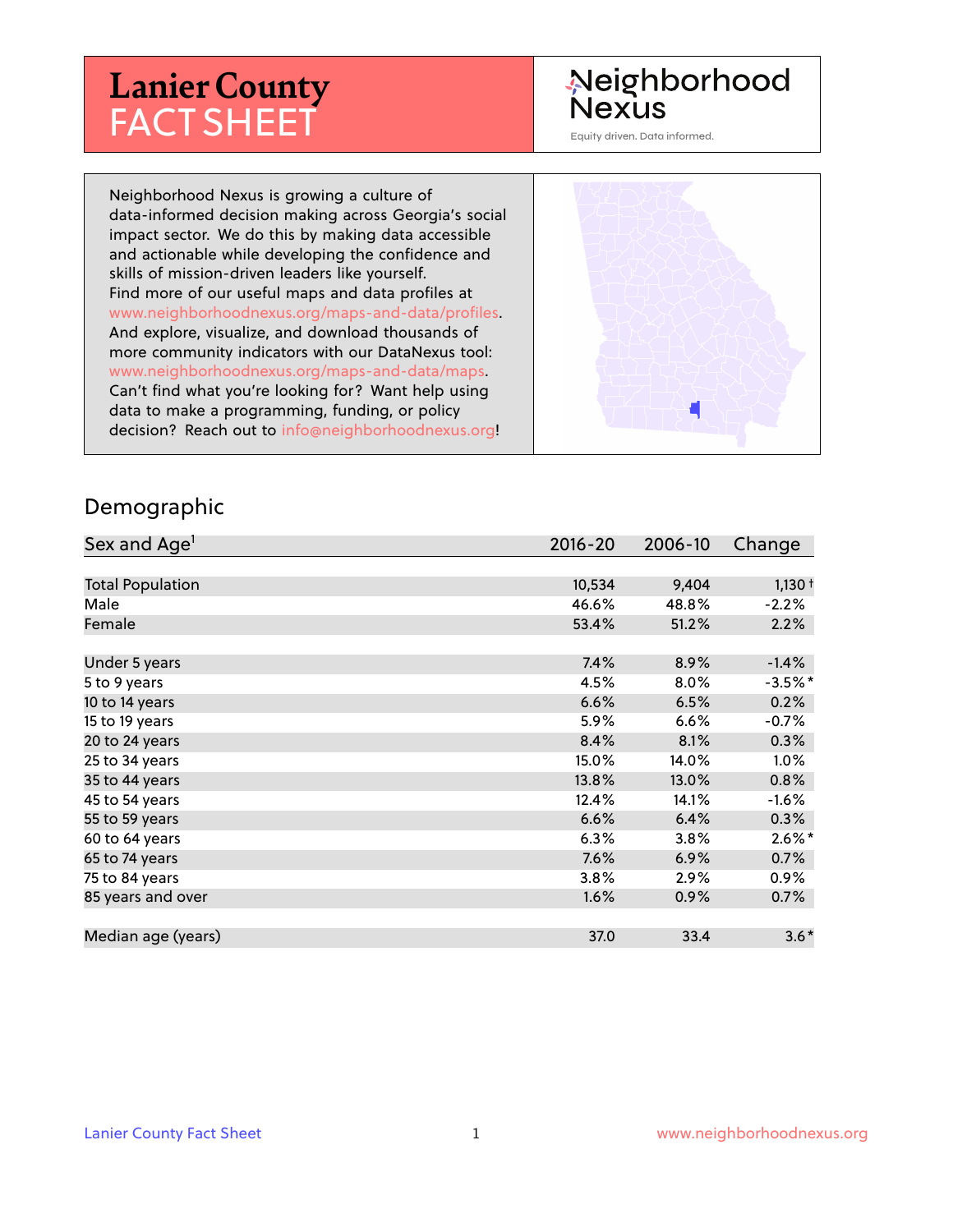# Demographic, continued...

| Race <sup>2</sup>                                            | $2016 - 20$ | 2006-10 | Change      |
|--------------------------------------------------------------|-------------|---------|-------------|
| <b>Total population</b>                                      | 10,534      | 9,404   | $1,130+$    |
| One race                                                     | 96.7%       | 98.4%   | $-1.6%$     |
| White                                                        | 72.5%       | 69.9%   | $2.7\%$ *   |
| <b>Black or African American</b>                             | 23.0%       | 25.3%   | $-2.3%$     |
| American Indian and Alaska Native                            | 0.1%        | 0.0%    | 0.1%        |
| Asian                                                        | 0.5%        | 1.5%    | $-1.0%$     |
| Native Hawaiian and Other Pacific Islander                   | 0.0%        | 0.0%    | 0.0%        |
| Some other race                                              | 0.5%        | 1.7%    | $-1.2%$     |
| Two or more races                                            | 3.3%        | 1.6%    | 1.6%        |
| Race alone or in combination with other race(s) <sup>3</sup> | $2016 - 20$ | 2006-10 | Change      |
| Total population                                             | 10,534      | 9,404   | $1,130 +$   |
| White                                                        | 75.1%       | 71.2%   | 3.9%*       |
| <b>Black or African American</b>                             | 23.7%       | 25.8%   | $-2.1%$     |
| American Indian and Alaska Native                            | 1.3%        | 0.1%    | $1.2\%$ *   |
| Asian                                                        | 0.8%        | 1.7%    | $-0.9%$     |
| Native Hawaiian and Other Pacific Islander                   | 0.1%        | 0.0%    | 0.1%        |
| Some other race                                              | 2.2%        | 2.9%    | $-0.7%$     |
| Hispanic or Latino and Race <sup>4</sup>                     | $2016 - 20$ | 2006-10 | Change      |
| <b>Total population</b>                                      | 10,534      | 9,404   | $1,130+$    |
| Hispanic or Latino (of any race)                             | 6.4%        | 4.1%    | $2.2%$ +    |
| Not Hispanic or Latino                                       | 93.6%       | 95.9%   | $-2.2%$ t   |
| White alone                                                  | 68.1%       | 68.7%   | $-0.6%$     |
| Black or African American alone                              | 23.0%       | 25.2%   | $-2.2%$     |
| American Indian and Alaska Native alone                      | 0.1%        | $0.0\%$ | 0.1%        |
| Asian alone                                                  | 0.5%        | 1.5%    | $-1.0%$     |
| Native Hawaiian and Other Pacific Islander alone             | 0.0%        | 0.0%    | 0.0%        |
| Some other race alone                                        | 0.2%        | 0.0%    | 0.2%        |
| Two or more races                                            | 1.7%        | 0.5%    | $1.2\%$ *   |
| U.S. Citizenship Status <sup>5</sup>                         | $2016 - 20$ | 2006-10 | Change      |
| Foreign-born population                                      | 526         | 318     | 208         |
| Naturalized U.S. citizen                                     | 73.6%       | 45.6%   | 28.0%       |
| Not a U.S. citizen                                           | 26.4%       | 54.4%   | $-28.0\%$ * |
|                                                              |             |         |             |
| Citizen, Voting Age Population <sup>6</sup>                  | $2016 - 20$ | 2006-10 | Change      |
| Citizen, 18 and over population                              | 8,038       | 6,630   | $1,408*$    |
| Male                                                         | 48.2%       | 49.7%   | $-1.5%$ *   |
| Female                                                       | 51.8%       | 50.3%   | 1.5%        |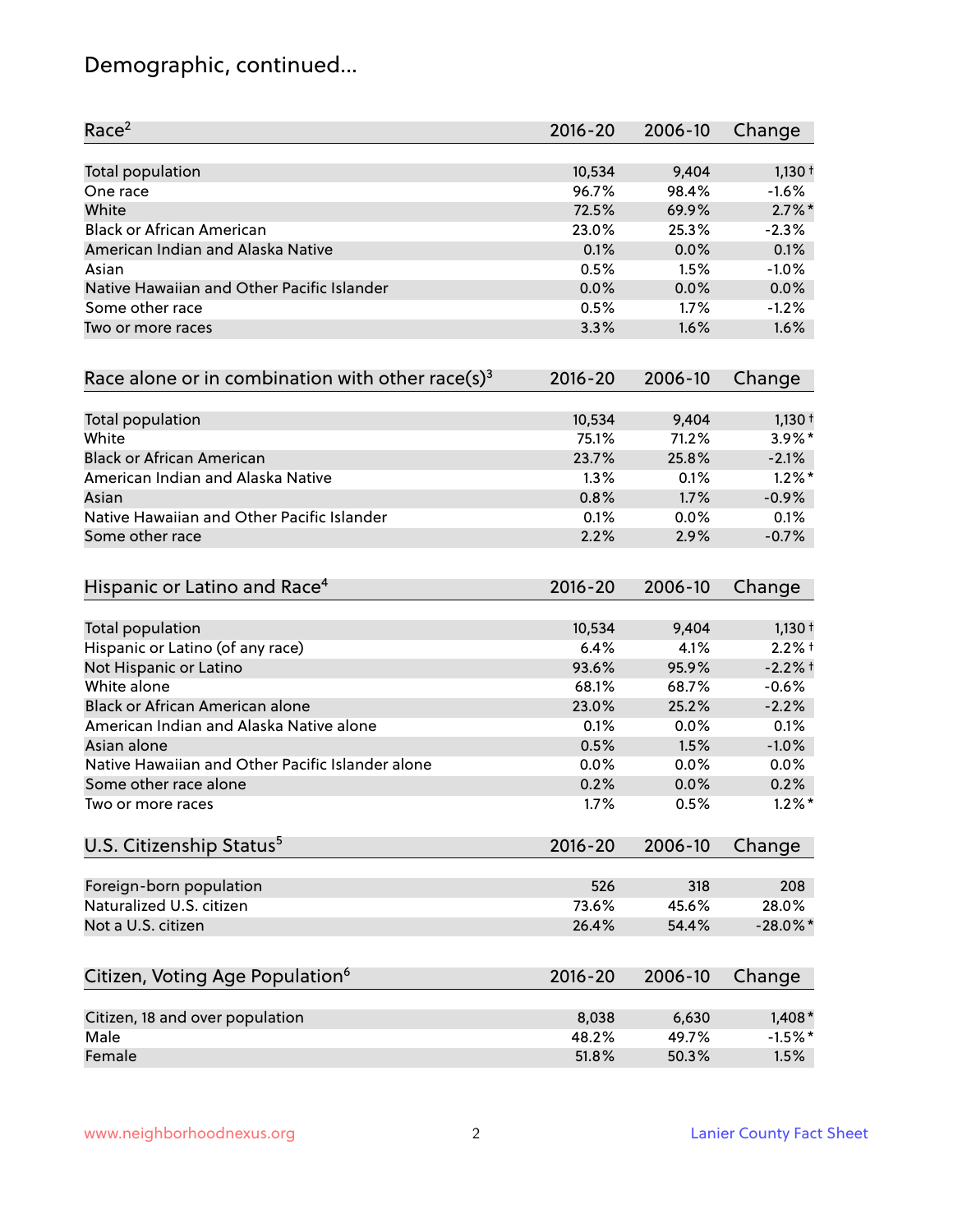#### Economic

| Income <sup>7</sup>                                 | $2016 - 20$ | 2006-10 | Change      |
|-----------------------------------------------------|-------------|---------|-------------|
|                                                     |             |         |             |
| All households                                      | 3,825       | 3,308   | $517*$      |
| Less than \$10,000                                  | 15.2%       | 13.9%   | 1.3%        |
| \$10,000 to \$14,999                                | 8.1%        | 7.5%    | 0.6%        |
| \$15,000 to \$24,999                                | 14.4%       | 13.5%   | 0.9%        |
| \$25,000 to \$34,999                                | 15.3%       | 14.2%   | 1.1%        |
| \$35,000 to \$49,999                                | 10.2%       | 14.8%   | $-4.6%$     |
| \$50,000 to \$74,999                                | 12.6%       | 23.2%   | $-10.6\%$ * |
| \$75,000 to \$99,999                                | 11.2%       | 6.6%    | 4.7%        |
| \$100,000 to \$149,999                              | 9.3%        | 3.2%    | $6.1\%$ *   |
| \$150,000 to \$199,999                              | 1.5%        | 1.3%    | 0.2%        |
| \$200,000 or more                                   | 2.1%        | 1.8%    | 0.3%        |
| Median household income (dollars)                   | 32,158      | 37,522  | $-5,364$    |
| Mean household income (dollars)                     | 48,487      | 46,680  | 1,807       |
| With earnings                                       | 64.5%       | 81.9%   | $-17.4\%$ * |
| Mean earnings (dollars)                             | 59,010      | 46,055  | 12,955*     |
| <b>With Social Security</b>                         | 33.0%       | 27.0%   | 6.0%        |
| Mean Social Security income (dollars)               | 14,454      | 12,659  | 1,795*      |
| With retirement income                              | 20.4%       | 15.7%   | 4.7%        |
| Mean retirement income (dollars)                    | 18,079      | 22,160  | $-4,082$    |
| With Supplemental Security Income                   | 5.1%        | $8.7\%$ | $-3.7%$     |
| Mean Supplemental Security Income (dollars)         | 7,311       | 8,024   | $-713$      |
| With cash public assistance income                  | 1.8%        | 2.3%    | $-0.5%$     |
| Mean cash public assistance income (dollars)        | 1,470       | 1,371   | 99          |
| With Food Stamp/SNAP benefits in the past 12 months | 16.4%       | 21.6%   | $-5.2%$     |
|                                                     |             |         |             |
| Families                                            | 2,540       | 2,717   | $-177$      |
| Less than \$10,000                                  | 10.9%       | 10.7%   | 0.1%        |
| \$10,000 to \$14,999                                | 7.9%        | 5.4%    | 2.5%        |
| \$15,000 to \$24,999                                | 12.6%       | 13.4%   | $-0.8%$     |
| \$25,000 to \$34,999                                | 8.3%        | 15.5%   | $-7.2%$     |
| \$35,000 to \$49,999                                | 8.3%        | 15.2%   | $-6.9%$     |
| \$50,000 to \$74,999                                | 17.6%       | 24.1%   | $-6.5%$     |
| \$75,000 to \$99,999                                | 15.5%       | 8.0%    | $7.5\%$ *   |
| \$100,000 to \$149,999                              | 13.5%       | 3.9%    | $9.6\%$ *   |
| \$150,000 to \$199,999                              | 2.3%        | 1.5%    | 0.7%        |
| \$200,000 or more                                   | 3.1%        | 2.2%    | 0.9%        |
| Median family income (dollars)                      | 50,942      | 43,162  | 7,780       |
| Mean family income (dollars)                        | 60,677      | 51,072  | 9,605*      |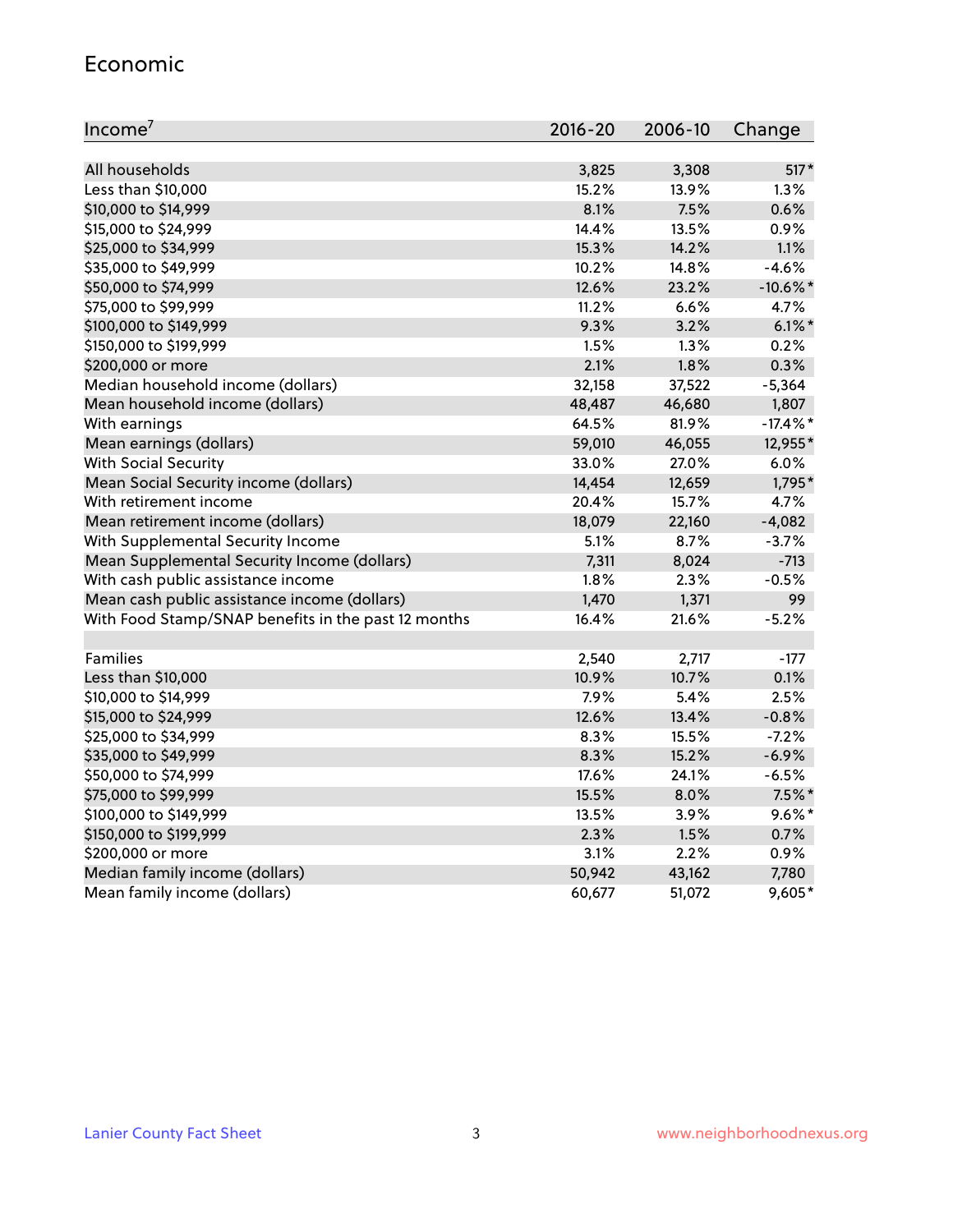### Economic, continued...

| Income, continued <sup>8</sup>                                        | $2016 - 20$ | 2006-10 | Change    |
|-----------------------------------------------------------------------|-------------|---------|-----------|
|                                                                       |             |         |           |
| Nonfamily households                                                  | 1,285       | 591     | 694*      |
| Median nonfamily income (dollars)                                     | 19,366      | 17,844  | 1,522     |
| Mean nonfamily income (dollars)                                       | 22,684      | 24,439  | $-1,755$  |
| Median earnings for workers (dollars)                                 | 27,146      | 20,237  | 6,909*    |
| Median earnings for male full-time, year-round workers                | 44,219      | 32,782  | $11,437*$ |
| (dollars)                                                             |             |         |           |
| Median earnings for female full-time, year-round workers<br>(dollars) | 36,016      | 21,712  | 14,304*   |
| Per capita income (dollars)                                           | 18,788      | 16,894  | 1,894     |
|                                                                       |             |         |           |
| Families and People Below Poverty Level <sup>9</sup>                  | $2016 - 20$ | 2006-10 | Change    |
|                                                                       |             |         |           |
| <b>All families</b>                                                   | 24.3%       | 18.0%   | 6.3%      |
| With related children under 18 years                                  | 27.6%       | 22.5%   | 5.1%      |
| With related children under 5 years only                              | 57.9%       | 31.5%   | 26.4%     |
| Married couple families                                               | 12.3%       | 3.9%    | $8.4\%$ * |
| With related children under 18 years                                  | 3.0%        | 7.1%    | $-4.1%$   |
| With related children under 5 years only                              | 6.8%        | 4.1%    | 2.7%      |
| Families with female householder, no husband present                  | 57.4%       | 45.6%   | 11.8%     |
| With related children under 18 years                                  | 62.1%       | 50.5%   | 11.6%     |
| With related children under 5 years only                              | 100.0%      | 72.7%   | 27.3%     |
| All people                                                            | 28.6%       | 20.4%   | $8.2\%$ * |
| Under 18 years                                                        | 31.2%       | 28.8%   | 2.4%      |
| Related children under 18 years                                       | 30.7%       | 28.8%   | 1.9%      |
| Related children under 5 years                                        | 46.0%       | 39.0%   | 7.0%      |
| Related children 5 to 17 years                                        | 23.0%       | 23.9%   | $-0.9%$   |
| 18 years and over                                                     | 27.8%       | 17.1%   | 10.7%*    |
| 18 to 64 years                                                        | 25.4%       | 18.2%   | $7.2\%$ * |
| 65 years and over                                                     | 39.8%       | 10.6%   | 29.2%*    |
| People in families                                                    | 28.6%       | 18.4%   | 10.2%*    |
| Unrelated individuals 15 years and over                               | 28.5%       | 41.0%   | $-12.6%$  |
|                                                                       |             |         |           |
| Non-Hispanic white people                                             | 20.6%       | 12.5%   | $8.0\%$ * |
| Black or African-American people                                      | 50.1%       | 42.6%   | 7.6%      |
| Asian people                                                          | 0.0%        | 0.0%    | 0.0%      |
| Hispanic or Latino people                                             | 46.2%       | 27.1%   | 19.2%     |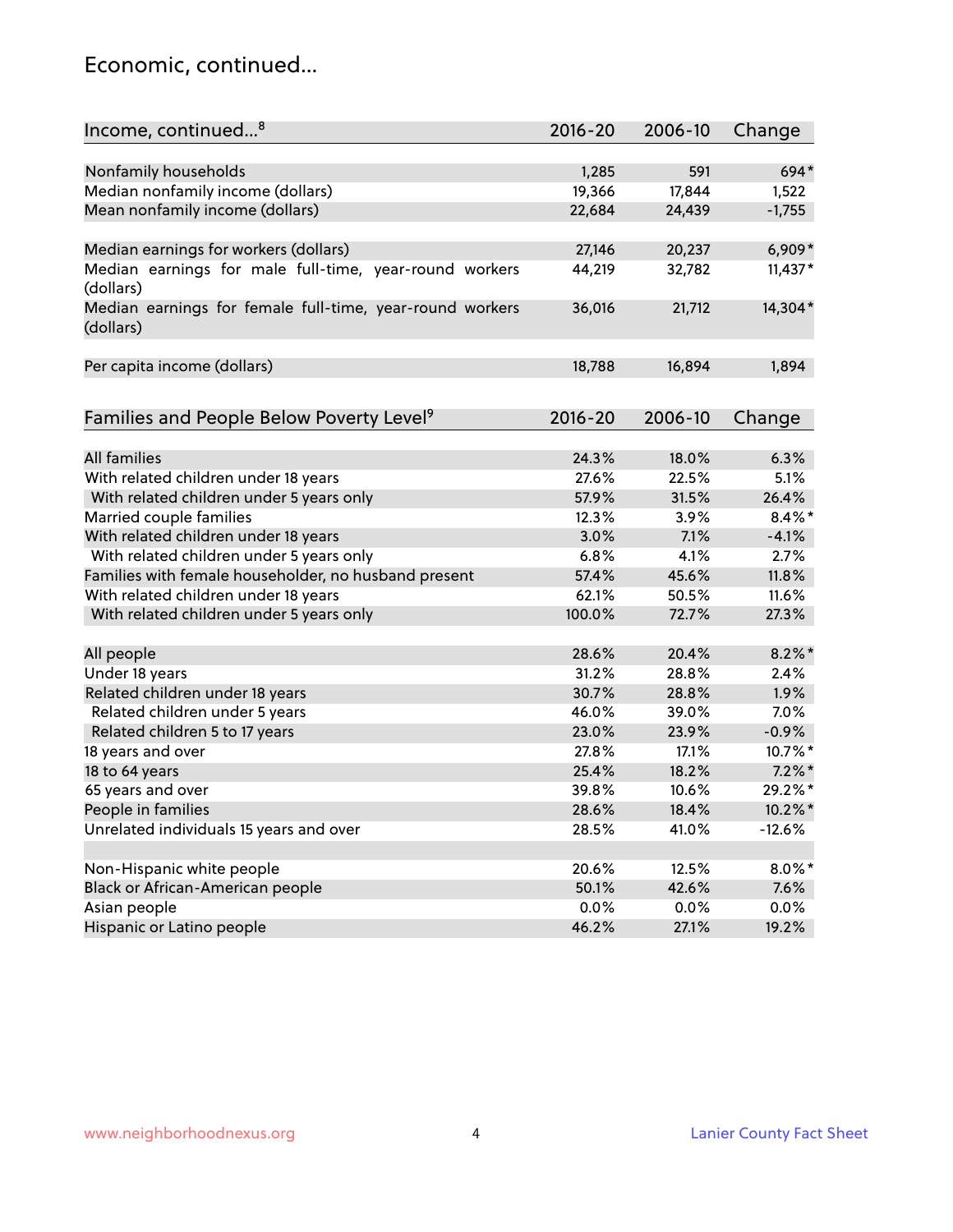# Employment

| Employment Status <sup>10</sup>                                                               | 2010        | 2020    | Change  |
|-----------------------------------------------------------------------------------------------|-------------|---------|---------|
| In Labor Force                                                                                | 3,723       | 3,872   | 3,872   |
| <b>Unemployment Rate</b>                                                                      | 5.2%        | 10.5%   | $-5.3%$ |
| Industry <sup>11</sup>                                                                        | $2016 - 20$ | 2006-10 | Change  |
| Civilian employed population 16 years and over                                                | 3,840       | 3,890   | $-50$   |
| Agriculture, forestry, fishing and hunting, and mining                                        | 2.7%        | 1.7%    | 1.0%    |
| Construction                                                                                  | 8.6%        | 13.4%   | $-4.8%$ |
| Manufacturing                                                                                 | 8.2%        | 12.8%   | $-4.6%$ |
| Wholesale trade                                                                               | 1.3%        | 2.0%    | $-0.6%$ |
| Retail trade                                                                                  | 10.9%       | 8.5%    | 2.5%    |
| Transportation and warehousing, and utilities                                                 | 3.2%        | 3.6%    | $-0.5%$ |
| Information                                                                                   | 0.6%        | 0.1%    | 0.5%    |
| Finance and insurance, and real estate and rental and leasing                                 | 5.4%        | 4.6%    | 0.8%    |
| Professional, scientific, and management, and administrative<br>and waste management services | 7.7%        | 9.5%    | $-1.7%$ |
| Educational services, and health care and social assistance                                   | 29.7%       | 23.4%   | 6.3%    |
| Arts, entertainment, and recreation, and accommodation and<br>food services                   | 8.4%        | 4.1%    | 4.3%*   |
| Other services, except public administration                                                  | 5.9%        | 5.9%    | $-0.0%$ |
| Public administration                                                                         | 7.5%        | 10.6%   | $-3.1%$ |
| Occupation <sup>12</sup>                                                                      | $2016 - 20$ | 2006-10 | Change  |
|                                                                                               |             |         |         |
| Civilian employed population 16 years and over                                                | 3,840       | 3,890   | $-50$   |
| Management, business, science, and arts occupations                                           | 33.4%       | 20.6%   | 12.8%*  |
| Service occupations                                                                           | 22.5%       | 23.2%   | $-0.7%$ |
| Sales and office occupations                                                                  | 21.2%       | 22.6%   | $-1.4%$ |
| Natural<br>resources,<br>construction,<br>maintenance<br>and<br>occupations                   | 10.1%       | 17.9%   | $-7.8%$ |
| Production, transportation, and material moving occupations                                   | 12.7%       | 15.6%   | $-2.9%$ |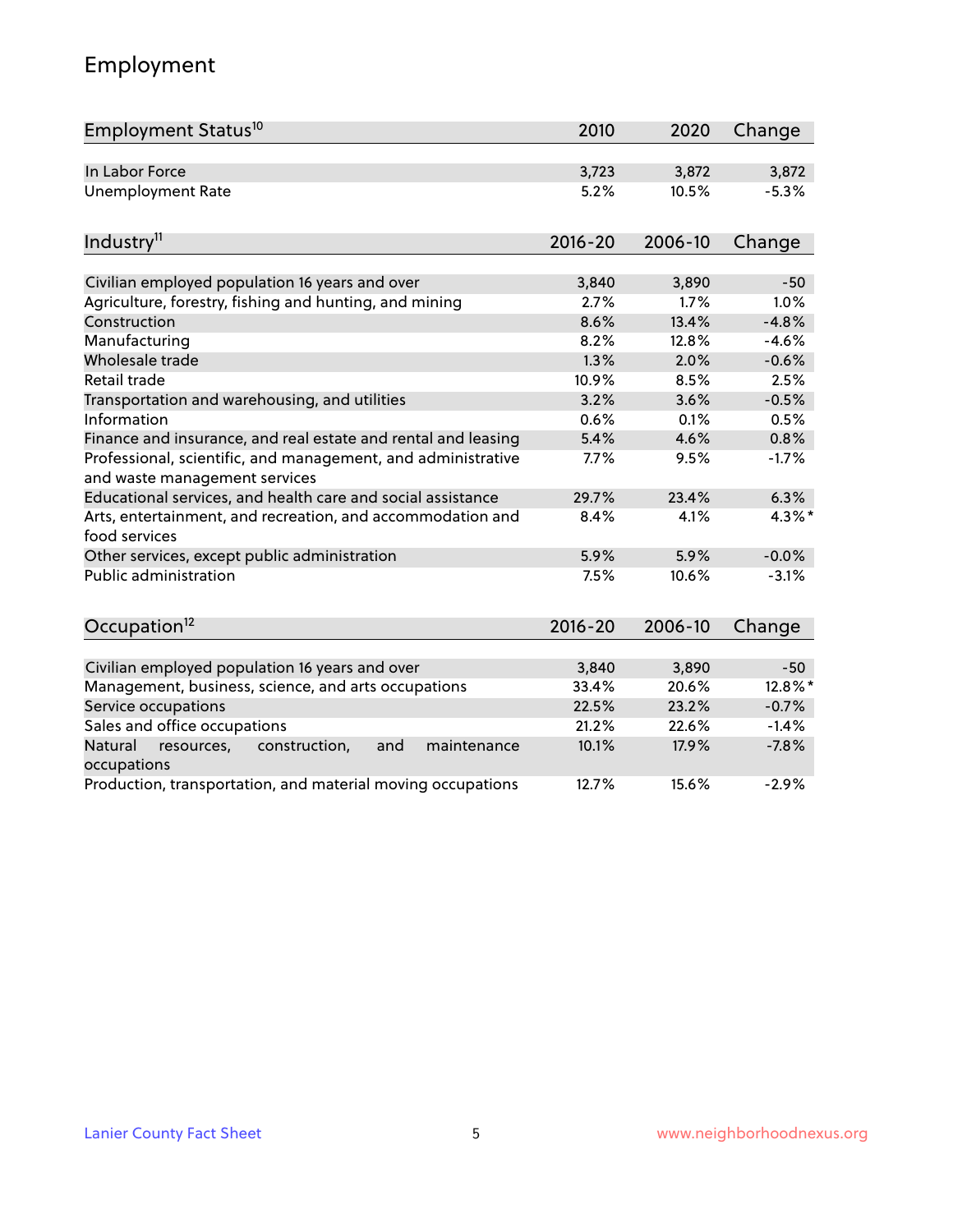# Employment, continued...

| Class of Worker <sup>13</sup>                                                              | $2016 - 20$    | 2006-10        | Change         |
|--------------------------------------------------------------------------------------------|----------------|----------------|----------------|
| Civilian employed population 16 years and over                                             | 3,840          | 3,890          | $-50$          |
| Private wage and salary workers                                                            | 70.6%          | 71.4%          | $-0.8%$        |
| Government workers                                                                         | 21.7%          | 20.9%          | 0.8%           |
| Self-employed in own not incorporated business workers                                     | 7.7%           | 7.7%           | $-0.0%$        |
| Unpaid family workers                                                                      | 0.0%           | 0.0%           | 0.0%           |
|                                                                                            |                |                |                |
| Job Flows <sup>14</sup>                                                                    | 2019           | 2010           | Change         |
| Total Jobs in county                                                                       | 1,244          | 1,369          | $-125$         |
| Held by residents of county                                                                | 43.0%          | 47.2%          | $-4.2%$        |
| Held by non-residents of county                                                            | 57.0%          | 52.8%          | 4.2%           |
|                                                                                            |                |                |                |
| Jobs by Industry Sector <sup>15</sup>                                                      | 2019           | 2010           | Change         |
| Total Jobs in county                                                                       | 1,244          | 1,369          | $-125$         |
| Goods Producing sectors                                                                    | 21.3%          | 19.1%          | 2.2%           |
| Trade, Transportation, and Utilities sectors                                               | 13.0%          | 15.9%          | $-2.9%$        |
| All Other Services sectors                                                                 | 65.7%          | 64.9%          | 0.7%           |
|                                                                                            |                |                |                |
| Total Jobs in county held by county residents                                              | 535            | 646            | $-111$         |
| <b>Goods Producing sectors</b>                                                             | 18.7%          | 19.2%          | $-0.5%$        |
| Trade, Transportation, and Utilities sectors                                               | 12.3%          | 11.1%          | 1.2%           |
| All Other Services sectors                                                                 | 69.0%          | 69.7%          | $-0.7%$        |
| Jobs by Earnings <sup>16</sup>                                                             | 2019           | 2010           | Change         |
|                                                                                            |                |                |                |
| Total Jobs in county                                                                       | 1,244          | 1,369          | $-125$         |
| Jobs with earnings \$1250/month or less                                                    | 31.3%          | 33.5%          | $-2.2%$        |
| Jobs with earnings \$1251/month to \$3333/month                                            | 42.4%          | 48.4%          | $-5.9%$        |
| Jobs with earnings greater than \$3333/month                                               | 26.3%          | 18.2%          | 8.1%           |
|                                                                                            | 535            | 646            |                |
| Total Jobs in county held by county residents                                              | 40.4%          | 37.9%          | $-111$<br>2.4% |
| Jobs with earnings \$1250/month or less<br>Jobs with earnings \$1251/month to \$3333/month |                |                |                |
| Jobs with earnings greater than \$3333/month                                               | 40.0%<br>19.6% | 46.7%<br>15.3% | -6.7%<br>4.3%  |
|                                                                                            |                |                |                |
| Jobs by Age of Worker <sup>17</sup>                                                        | 2019           | 2010           | Change         |
|                                                                                            |                |                |                |
| Total Jobs in county                                                                       | 1,244          | 1,369          | $-125$         |
| Jobs with workers age 29 or younger                                                        | 20.7%          | 21.0%          | $-0.3%$        |
| Jobs with workers age 30 to 54                                                             | 55.4%          | 58.7%          | $-3.3%$        |
| Jobs with workers age 55 or older                                                          | 23.9%          | 20.2%          | 3.6%           |
| Total Jobs in county held by county residents                                              | 535            | 646            | $-111$         |
| Jobs with workers age 29 or younger                                                        | 22.4%          | 18.1%          | 4.3%           |
| Jobs with workers age 30 to 54                                                             | 52.9%          | 59.9%          | $-7.0%$        |
| Jobs with workers age 55 or older                                                          | 24.7%          | 22.0%          | 2.7%           |
|                                                                                            |                |                |                |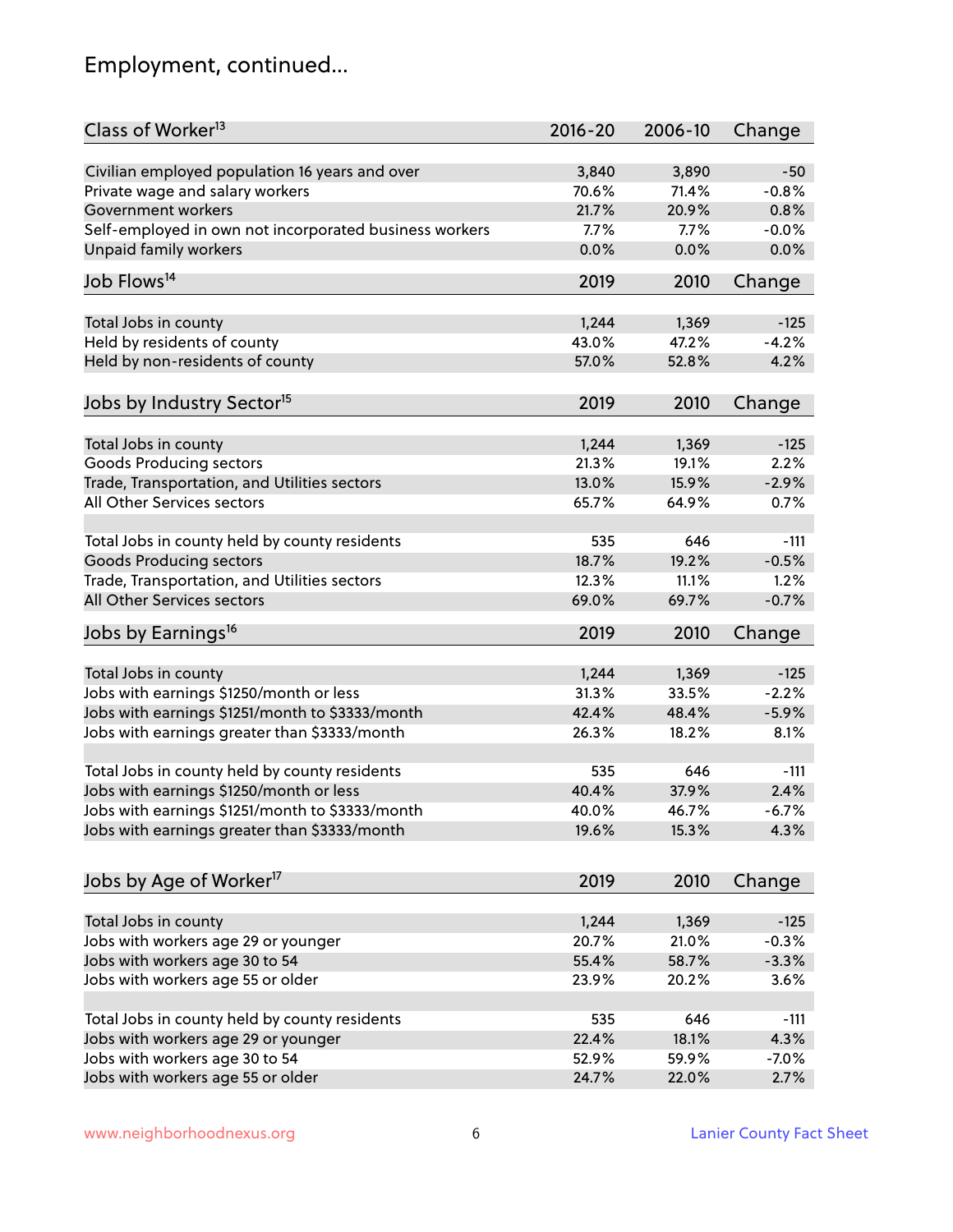#### Education

| Early Learning <sup>18</sup>                          |              |              | 2022            |
|-------------------------------------------------------|--------------|--------------|-----------------|
| Licensed Capacity of Early Learning Centers           |              |              | 32 <sub>2</sub> |
| Licenced capacity per 1,000 children ages 0-4         |              |              | 46.9            |
| School Enrollment <sup>19</sup>                       | 2022         | 2010         | Change          |
|                                                       |              |              |                 |
| <b>Enrolled in Public School</b>                      | 1,737        | 1,801        | $-64$           |
| White                                                 | 59.2%        | 65.3%        | $-6.1%$         |
| <b>Black or African-American</b>                      | 26.1%        | 26.7%        | $-0.6%$         |
| Asian                                                 | 0.7%         | 0.0%         | 0.7%            |
| <b>Native American</b>                                | 0.2%         | 0.0%         | 0.2%            |
| Pacific Islander                                      | 0.1%         | 0.0%         | 0.0%<br>2.3%    |
| <b>Biracial or Multi-Racial</b><br>Hispanic or Latino | 5.2%<br>8.4% | 2.9%<br>3.8% | 4.6%            |
|                                                       |              |              |                 |
| Georgia Milestones: 3rd Grade Reading <sup>20</sup>   |              |              | 2019            |
| <b>Number of Students Tested</b>                      |              |              | 145             |
| Proficient or Distinguished                           |              |              | 38.6%           |
| Georgia Milestones: 8th Grade Math <sup>21</sup>      |              |              | 2019            |
| <b>Number of Students Tested</b>                      |              |              | 120             |
| Proficient or Distinguished                           |              |              | 55.8%           |
|                                                       |              |              |                 |
| Graduation Rates <sup>22</sup>                        | 2021         | 2012         | Change          |
| Cohort                                                | 92           | 122          | $-30$           |
| <b>High School Graduation Rate</b>                    | 88.0%        | 76.2%        | 11.8%           |
|                                                       |              |              |                 |
| Educational Attainment <sup>23</sup>                  | $2016 - 20$  | 2006-10      | Change          |
| Population 25 years and over                          | 7,079        | 5,830        | $1,249*$        |
| Less than 9th grade                                   | 3.8%         | 6.5%         | $-2.7%$         |
| 9th to 12th grade, no diploma                         | 11.2%        | 16.7%        | $-5.5%$ *       |
| High school graduate (includes equivalency)           | 37.6%        | 37.8%        | $-0.2%$         |
| Some college, no degree                               | 18.3%        | 20.7%        | $-2.4%$         |
| Associate's degree                                    | 9.4%         | 9.0%         | 0.4%            |
| Bachelor's degree                                     | 13.6%        | 5.5%         | $8.1\%$ *       |
| Graduate or professional degree                       | 6.1%         | 3.9%         | 2.2%            |
| Percent high school graduate or higher                | 84.9%        | 76.8%        | 8.1%            |
| Percent bachelor's degree or higher                   |              |              |                 |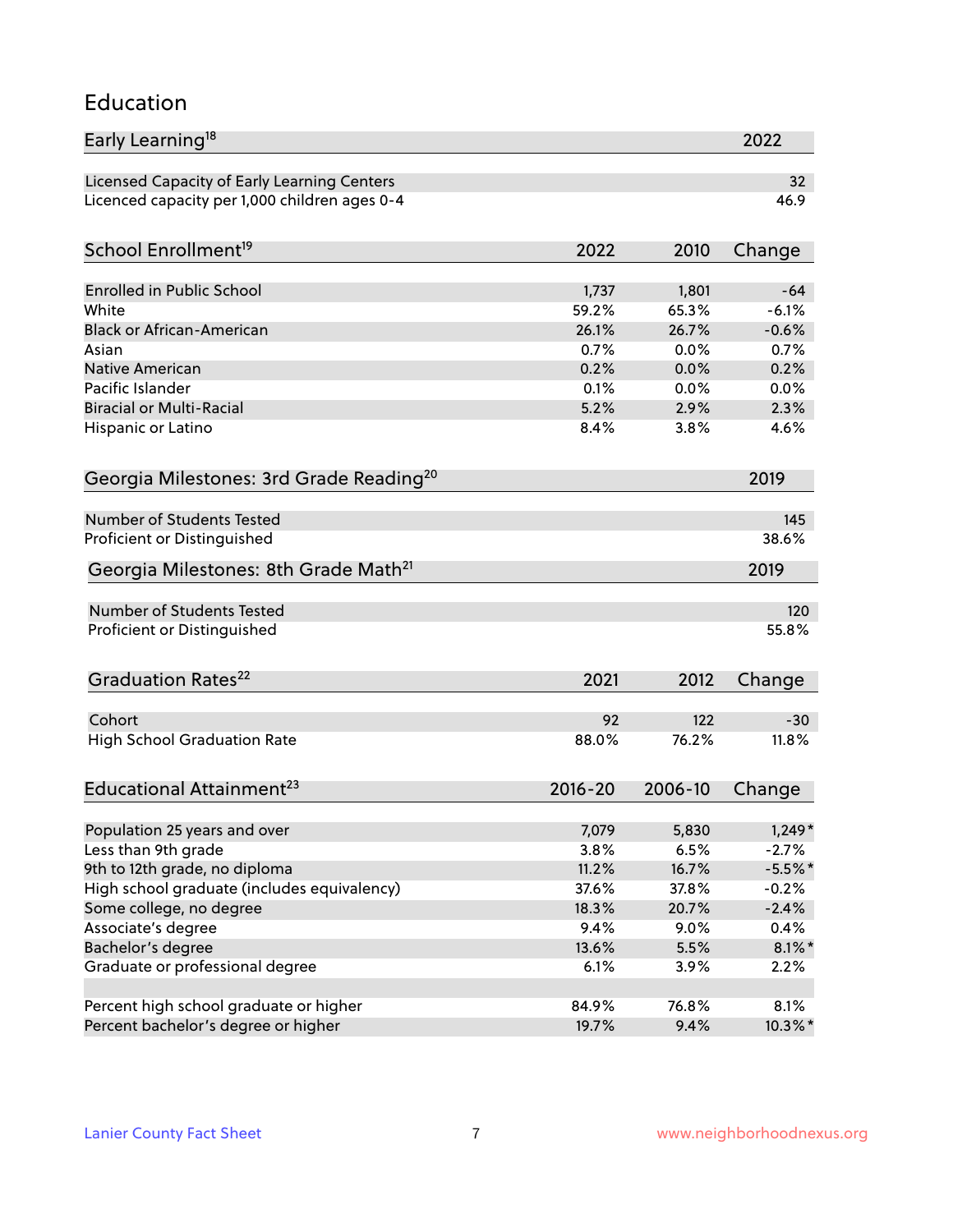### Housing

| <b>Total households</b><br>$517*$<br>3,825<br>3,308<br>Family households (families)<br>66.4%<br>82.1%<br>$-15.7%$<br>With own children under 18 years<br>22.8%<br>42.2%<br>$-19.4%$<br>Married-couple family<br>50.4%<br>48.9%<br>1.5%<br>With own children of the householder under 18 years<br>15.9%<br>23.5%<br>$-7.6%$<br>Male householder, no wife present, family<br>8.9%<br>5.6%<br>$-3.3%$<br>With own children of the householder under 18 years<br>2.6%<br>$-0.9%$<br>3.5%<br>Female householder, no husband present, family<br>10.4%<br>$-14.0\%$ *<br>24.3%<br>With own children of the householder under 18 years<br>4.4%<br>15.2%<br>$-10.8\%$ *<br>Nonfamily households<br>15.7%*<br>33.6%<br>17.9%<br>Householder living alone<br>30.6%<br>16.1%<br>14.5%*<br>65 years and over<br>11.2%<br>7.6%<br>3.5%<br>Households with one or more people under 18 years<br>28.6%<br>47.9%<br>$-19.2%$<br>Households with one or more people 65 years and over<br>25.8%<br>20.2%<br>$5.6\%$ *<br>Average household size<br>2.67<br>2.76<br>$-0.09$ |
|---------------------------------------------------------------------------------------------------------------------------------------------------------------------------------------------------------------------------------------------------------------------------------------------------------------------------------------------------------------------------------------------------------------------------------------------------------------------------------------------------------------------------------------------------------------------------------------------------------------------------------------------------------------------------------------------------------------------------------------------------------------------------------------------------------------------------------------------------------------------------------------------------------------------------------------------------------------------------------------------------------------------------------------------------------|
|                                                                                                                                                                                                                                                                                                                                                                                                                                                                                                                                                                                                                                                                                                                                                                                                                                                                                                                                                                                                                                                         |
|                                                                                                                                                                                                                                                                                                                                                                                                                                                                                                                                                                                                                                                                                                                                                                                                                                                                                                                                                                                                                                                         |
|                                                                                                                                                                                                                                                                                                                                                                                                                                                                                                                                                                                                                                                                                                                                                                                                                                                                                                                                                                                                                                                         |
|                                                                                                                                                                                                                                                                                                                                                                                                                                                                                                                                                                                                                                                                                                                                                                                                                                                                                                                                                                                                                                                         |
|                                                                                                                                                                                                                                                                                                                                                                                                                                                                                                                                                                                                                                                                                                                                                                                                                                                                                                                                                                                                                                                         |
|                                                                                                                                                                                                                                                                                                                                                                                                                                                                                                                                                                                                                                                                                                                                                                                                                                                                                                                                                                                                                                                         |
|                                                                                                                                                                                                                                                                                                                                                                                                                                                                                                                                                                                                                                                                                                                                                                                                                                                                                                                                                                                                                                                         |
|                                                                                                                                                                                                                                                                                                                                                                                                                                                                                                                                                                                                                                                                                                                                                                                                                                                                                                                                                                                                                                                         |
|                                                                                                                                                                                                                                                                                                                                                                                                                                                                                                                                                                                                                                                                                                                                                                                                                                                                                                                                                                                                                                                         |
|                                                                                                                                                                                                                                                                                                                                                                                                                                                                                                                                                                                                                                                                                                                                                                                                                                                                                                                                                                                                                                                         |
|                                                                                                                                                                                                                                                                                                                                                                                                                                                                                                                                                                                                                                                                                                                                                                                                                                                                                                                                                                                                                                                         |
|                                                                                                                                                                                                                                                                                                                                                                                                                                                                                                                                                                                                                                                                                                                                                                                                                                                                                                                                                                                                                                                         |
|                                                                                                                                                                                                                                                                                                                                                                                                                                                                                                                                                                                                                                                                                                                                                                                                                                                                                                                                                                                                                                                         |
|                                                                                                                                                                                                                                                                                                                                                                                                                                                                                                                                                                                                                                                                                                                                                                                                                                                                                                                                                                                                                                                         |
|                                                                                                                                                                                                                                                                                                                                                                                                                                                                                                                                                                                                                                                                                                                                                                                                                                                                                                                                                                                                                                                         |
|                                                                                                                                                                                                                                                                                                                                                                                                                                                                                                                                                                                                                                                                                                                                                                                                                                                                                                                                                                                                                                                         |
|                                                                                                                                                                                                                                                                                                                                                                                                                                                                                                                                                                                                                                                                                                                                                                                                                                                                                                                                                                                                                                                         |
|                                                                                                                                                                                                                                                                                                                                                                                                                                                                                                                                                                                                                                                                                                                                                                                                                                                                                                                                                                                                                                                         |
| Average family size<br>3.34<br>3.06<br>0.28                                                                                                                                                                                                                                                                                                                                                                                                                                                                                                                                                                                                                                                                                                                                                                                                                                                                                                                                                                                                             |
| Housing Occupancy <sup>25</sup><br>2016-20<br>Change<br>2006-10                                                                                                                                                                                                                                                                                                                                                                                                                                                                                                                                                                                                                                                                                                                                                                                                                                                                                                                                                                                         |
|                                                                                                                                                                                                                                                                                                                                                                                                                                                                                                                                                                                                                                                                                                                                                                                                                                                                                                                                                                                                                                                         |
| Total housing units<br>4,440<br>3,983<br>457*                                                                                                                                                                                                                                                                                                                                                                                                                                                                                                                                                                                                                                                                                                                                                                                                                                                                                                                                                                                                           |
| 86.1%<br>Occupied housing units<br>83.1%<br>3.1%                                                                                                                                                                                                                                                                                                                                                                                                                                                                                                                                                                                                                                                                                                                                                                                                                                                                                                                                                                                                        |
| Vacant housing units<br>13.9%<br>16.9%<br>$-3.1%$                                                                                                                                                                                                                                                                                                                                                                                                                                                                                                                                                                                                                                                                                                                                                                                                                                                                                                                                                                                                       |
|                                                                                                                                                                                                                                                                                                                                                                                                                                                                                                                                                                                                                                                                                                                                                                                                                                                                                                                                                                                                                                                         |
| 1.0<br>4.7<br>$-3.6$<br>Homeowner vacancy rate                                                                                                                                                                                                                                                                                                                                                                                                                                                                                                                                                                                                                                                                                                                                                                                                                                                                                                                                                                                                          |
| 6.7<br>Rental vacancy rate<br>4.3<br>2.4                                                                                                                                                                                                                                                                                                                                                                                                                                                                                                                                                                                                                                                                                                                                                                                                                                                                                                                                                                                                                |
| Units in Structure <sup>26</sup><br>$2016 - 20$<br>2006-10<br>Change                                                                                                                                                                                                                                                                                                                                                                                                                                                                                                                                                                                                                                                                                                                                                                                                                                                                                                                                                                                    |
|                                                                                                                                                                                                                                                                                                                                                                                                                                                                                                                                                                                                                                                                                                                                                                                                                                                                                                                                                                                                                                                         |
| 4,440<br>3,983<br>457*<br>Total housing units                                                                                                                                                                                                                                                                                                                                                                                                                                                                                                                                                                                                                                                                                                                                                                                                                                                                                                                                                                                                           |
| 1-unit, detached<br>62.3%<br>57.6%<br>4.7%                                                                                                                                                                                                                                                                                                                                                                                                                                                                                                                                                                                                                                                                                                                                                                                                                                                                                                                                                                                                              |
| 1-unit, attached<br>0.9%<br>0.0%<br>0.9%                                                                                                                                                                                                                                                                                                                                                                                                                                                                                                                                                                                                                                                                                                                                                                                                                                                                                                                                                                                                                |
| 1.7%<br>3.3%<br>$-1.6%$<br>2 units                                                                                                                                                                                                                                                                                                                                                                                                                                                                                                                                                                                                                                                                                                                                                                                                                                                                                                                                                                                                                      |
| 3 or 4 units<br>0.0%<br>0.7%<br>$-0.7%$                                                                                                                                                                                                                                                                                                                                                                                                                                                                                                                                                                                                                                                                                                                                                                                                                                                                                                                                                                                                                 |
| 0.5%<br>5 to 9 units<br>2.1%<br>1.6%                                                                                                                                                                                                                                                                                                                                                                                                                                                                                                                                                                                                                                                                                                                                                                                                                                                                                                                                                                                                                    |
| $0.6\%$ *<br>10 to 19 units<br>0.8%<br>0.2%                                                                                                                                                                                                                                                                                                                                                                                                                                                                                                                                                                                                                                                                                                                                                                                                                                                                                                                                                                                                             |
| 0.0%<br>20 or more units<br>0.8%<br>0.8%                                                                                                                                                                                                                                                                                                                                                                                                                                                                                                                                                                                                                                                                                                                                                                                                                                                                                                                                                                                                                |
| Mobile home<br>31.4%<br>36.6%<br>$-5.1%$                                                                                                                                                                                                                                                                                                                                                                                                                                                                                                                                                                                                                                                                                                                                                                                                                                                                                                                                                                                                                |
| Boat, RV, van, etc.<br>0.0%<br>$0.0\%$<br>$0.0\%$                                                                                                                                                                                                                                                                                                                                                                                                                                                                                                                                                                                                                                                                                                                                                                                                                                                                                                                                                                                                       |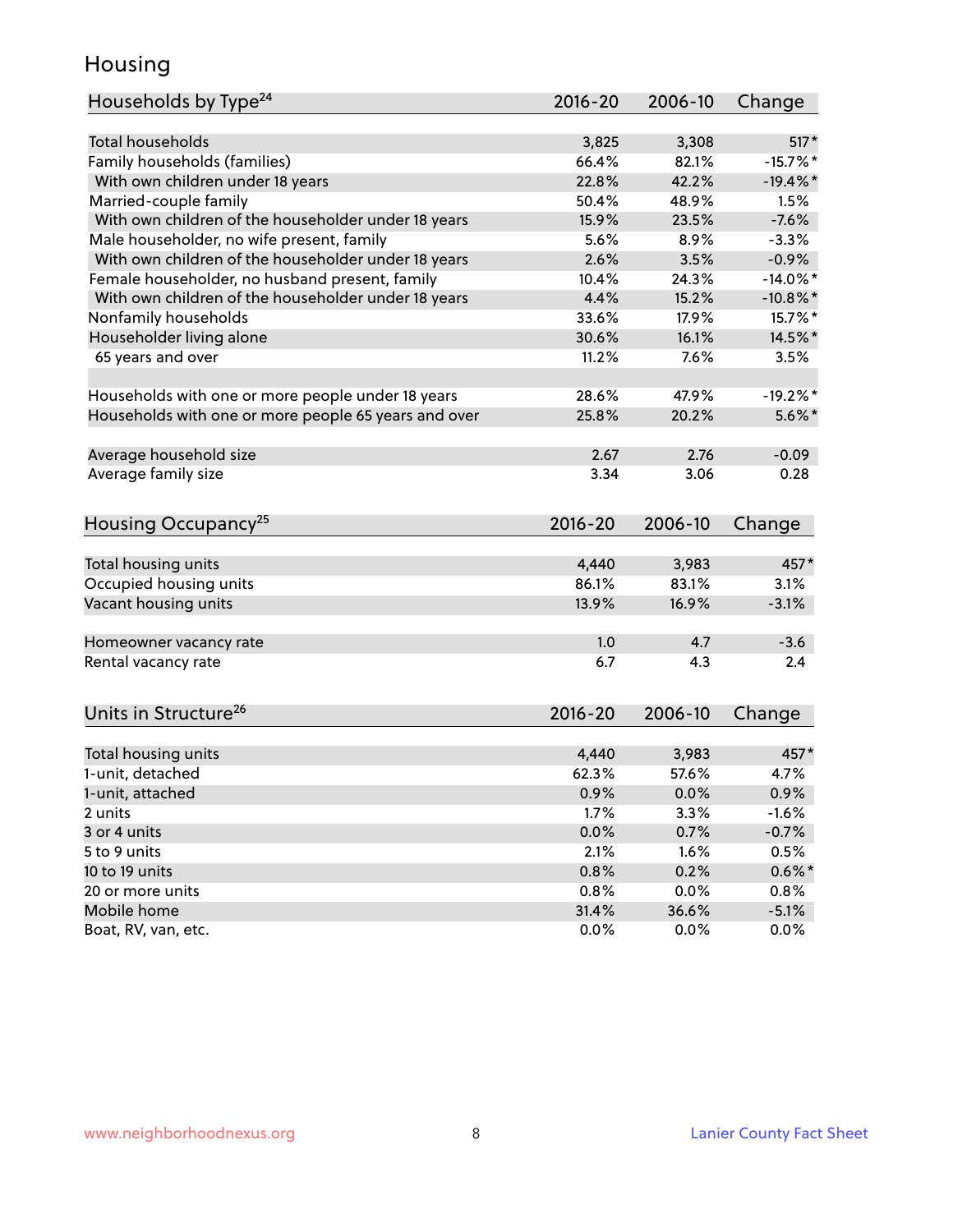# Housing, Continued...

| Year Structure Built <sup>27</sup>             | 2016-20     | 2006-10 | Change      |
|------------------------------------------------|-------------|---------|-------------|
| Total housing units                            | 4,440       | 3,983   | 457*        |
| Built 2014 or later                            | 6.0%        | (X)     | (X)         |
| Built 2010 to 2013                             | 6.4%        | (X)     | (X)         |
| Built 2000 to 2009                             | 22.0%       | 12.0%   | 10.0%*      |
| Built 1990 to 1999                             | 19.0%       | 24.5%   | $-5.5%$     |
| Built 1980 to 1989                             | 15.7%       | 24.9%   | $-9.1\%$ *  |
| Built 1970 to 1979                             | 9.4%        | 11.9%   | $-2.5%$     |
| Built 1960 to 1969                             | 6.8%        | 9.2%    | $-2.5%$     |
| Built 1950 to 1959                             | 3.1%        | 10.2%   | $-7.1\%$ *  |
| Built 1940 to 1949                             | 3.2%        | 2.4%    | 0.8%        |
| Built 1939 or earlier                          | 8.5%        | 5.0%    | $3.5\%$ *   |
|                                                |             |         |             |
| Housing Tenure <sup>28</sup>                   | $2016 - 20$ | 2006-10 | Change      |
| Occupied housing units                         | 3,825       | 3,308   | $517*$      |
| Owner-occupied                                 | 62.7%       | 62.6%   | 0.1%        |
| Renter-occupied                                | 37.3%       | 37.4%   | $-0.1%$     |
|                                                |             |         |             |
| Average household size of owner-occupied unit  | 2.62        | 2.72    | $-0.09$     |
| Average household size of renter-occupied unit | 2.75        | 2.82    | $-0.07$     |
| Residence 1 Year Ago <sup>29</sup>             | 2016-20     | 2006-10 | Change      |
|                                                |             |         |             |
| Population 1 year and over                     | 10,457      | 9,187   | $1,270*$    |
| Same house                                     | 81.3%       | 86.5%   | $-5.2%$     |
| Different house in the U.S.                    | 18.7%       | 12.7%   | $6.0\%$ *   |
| Same county                                    | 5.0%        | 5.0%    | 0.0%        |
| Different county                               | 13.7%       | 7.7%    | $6.0\%$ *   |
| Same state                                     | 11.1%       | 6.3%    | 4.8%*       |
| Different state                                | 2.6%        | 1.4%    | 1.2%        |
| Abroad                                         | 0.0%        | 0.8%    | $-0.8%$     |
| Value of Housing Unit <sup>30</sup>            | 2016-20     | 2006-10 | Change      |
| Owner-occupied units                           | 2,397       | 2,070   | 327         |
| Less than \$50,000                             | 14.1%       | 32.3%   | $-18.2\%$ * |
| \$50,000 to \$99,999                           | 25.2%       | 24.7%   | 0.5%        |
| \$100,000 to \$149,999                         | 27.3%       | 14.9%   | 12.4%*      |
| \$150,000 to \$199,999                         | 12.3%       | 16.0%   | $-3.7%$     |
| \$200,000 to \$299,999                         | 14.8%       | 7.7%    | $7.1\%$ *   |
| \$300,000 to \$499,999                         | 4.4%        | 1.4%    | 3.1%        |
| \$500,000 to \$999,999                         | 0.5%        | 2.5%    | $-1.9%$     |
| \$1,000,000 or more                            | 1.4%        | 0.7%    | 0.7%        |
| Median (dollars)                               | 117,800     | 81,300  | 36,500*     |
| Mortgage Status <sup>31</sup>                  | $2016 - 20$ | 2006-10 | Change      |
|                                                |             |         |             |
| Owner-occupied units                           | 2,397       | 2,070   | 327         |
| Housing units with a mortgage                  | 55.1%       | 51.6%   | 3.5%        |
| Housing units without a mortgage               | 44.9%       | 48.4%   | $-3.5%$     |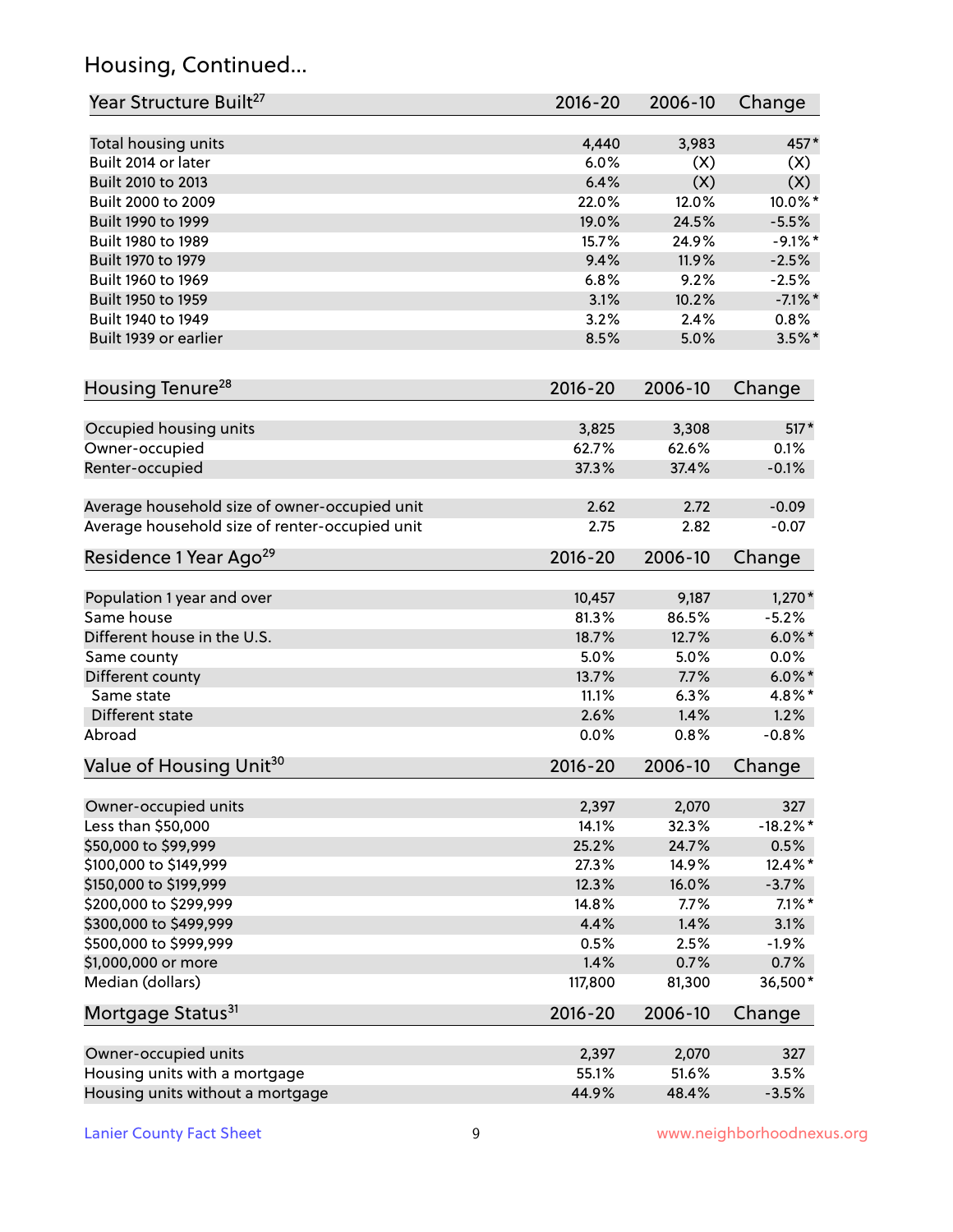# Housing, Continued...

| Selected Monthly Owner Costs <sup>32</sup>                                            | 2016-20     | 2006-10   | Change   |
|---------------------------------------------------------------------------------------|-------------|-----------|----------|
| Housing units with a mortgage                                                         | 1,321       | 1,068     | 253      |
| Less than \$300                                                                       | 0.0%        | 1.4%      | $-1.4%$  |
| \$300 to \$499                                                                        | 0.5%        | 3.1%      | $-2.6%$  |
| \$500 to \$999                                                                        | 43.1%       | 50.1%     | $-7.0%$  |
| \$1,000 to \$1,499                                                                    | 34.3%       | 32.3%     | 2.0%     |
| \$1,500 to \$1,999                                                                    | 12.1%       | 12.0%     | 0.1%     |
| \$2,000 to \$2,999                                                                    | 9.0%        | 0.0%      | 9.0%     |
| \$3,000 or more                                                                       | 1.1%        | 1.1%      | $-0.1%$  |
| Median (dollars)                                                                      | 1,087       | 930       | 157      |
|                                                                                       |             |           |          |
| Housing units without a mortgage                                                      | 1,076       | 1,002     | 74       |
| Less than \$150                                                                       | 5.1%        | 2.7%      | 2.4%     |
| \$150 to \$249                                                                        | 26.3%       | 35.3%     | $-9.0%$  |
| \$250 to \$349                                                                        | 25.5%       | 28.3%     | $-2.9%$  |
| \$350 to \$499                                                                        | 21.1%       | 14.3%     | 6.8%     |
| \$500 to \$699                                                                        | 19.9%       | 17.6%     | 2.3%     |
| \$700 or more                                                                         | 2.1%        | 1.8%      | 0.3%     |
| Median (dollars)                                                                      | 297         | 284       | 13       |
| Selected Monthly Owner Costs as a Percentage of<br>Household Income <sup>33</sup>     | $2016 - 20$ | 2006-10   | Change   |
| Housing units with a mortgage (excluding units where<br>SMOCAPI cannot be computed)   | 1,238       | 1,053     | 185      |
| Less than 20.0 percent                                                                | 43.8%       | 26.4%     | 17.4%*   |
| 20.0 to 24.9 percent                                                                  | 9.0%        | 18.4%     | $-9.4%$  |
| 25.0 to 29.9 percent                                                                  | 10.3%       | 13.5%     | $-3.2%$  |
| 30.0 to 34.9 percent                                                                  | 12.8%       | 14.8%     | $-2.0%$  |
| 35.0 percent or more                                                                  | 24.1%       | 26.9%     | $-2.8%$  |
| Not computed                                                                          | 83          | 15        | 68*      |
|                                                                                       |             |           |          |
| Housing unit without a mortgage (excluding units where<br>SMOCAPI cannot be computed) | 972         | 1,002     | $-30$    |
| Less than 10.0 percent                                                                | 44.7%       | 65.3%     | $-20.6%$ |
| 10.0 to 14.9 percent                                                                  | 13.1%       | 11.4%     | 1.7%     |
| 15.0 to 19.9 percent                                                                  | 16.0%       | 7.9%      | 8.2%     |
| 20.0 to 24.9 percent                                                                  | 8.7%        | 5.4%      | 3.4%     |
| 25.0 to 29.9 percent                                                                  | 3.3%        | 4.2%      | $-0.9%$  |
| 30.0 to 34.9 percent                                                                  | 0.6%        | 0.0%      | 0.6%     |
| 35.0 percent or more                                                                  | 13.6%       | 5.9%      | 7.7%     |
| Not computed                                                                          | 104         | $\pmb{0}$ | 104      |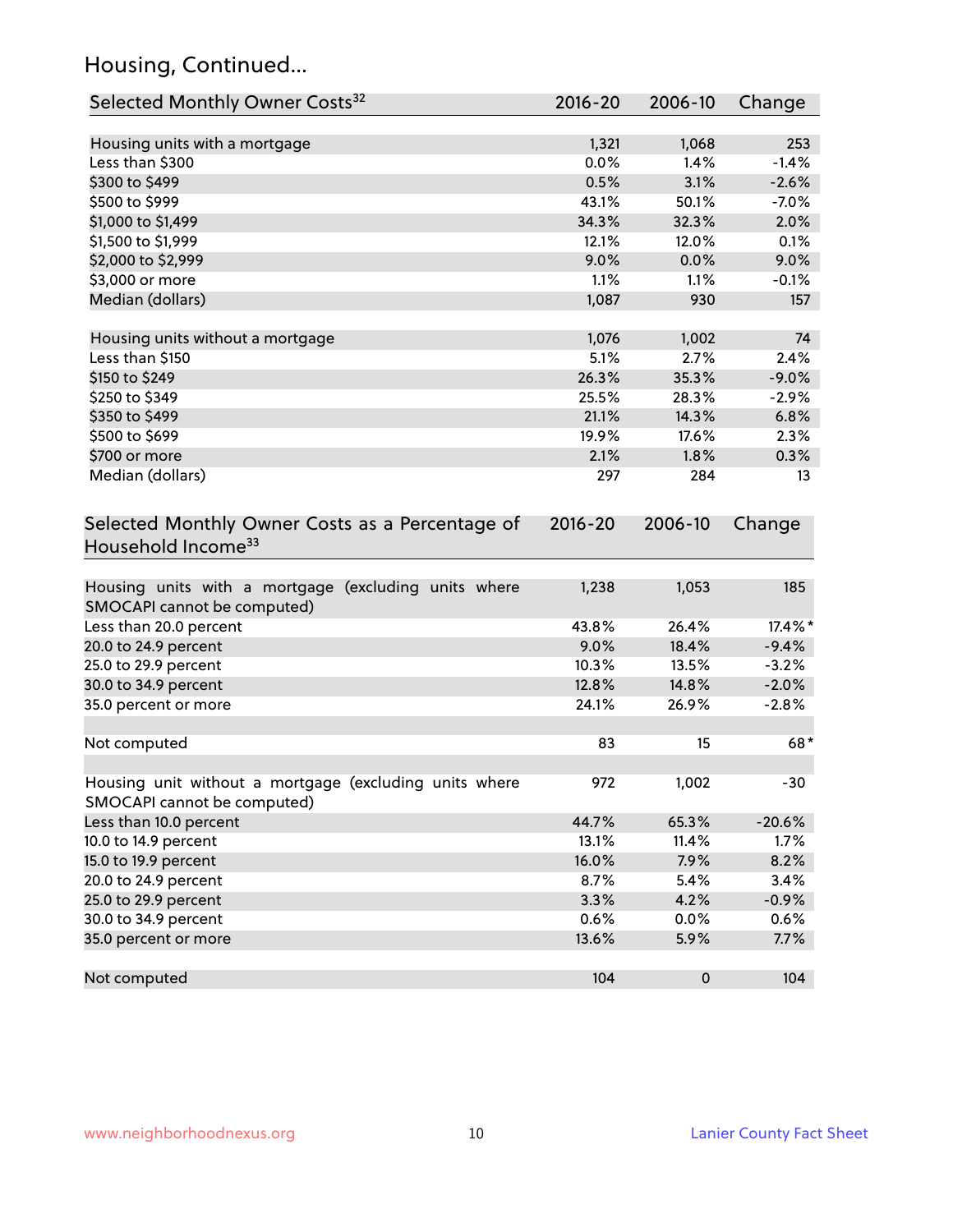### Housing, Continued...

| Gross Rent <sup>34</sup>                                     | 2016-20     | 2006-10 | Change      |
|--------------------------------------------------------------|-------------|---------|-------------|
|                                                              |             |         |             |
| Occupied units paying rent                                   | 1,345       | 1,102   | 243         |
| Less than \$200                                              | $0.0\%$     | 2.5%    | $-2.5%$     |
| \$200 to \$499                                               | 17.2%       | 34.5%   | $-17.2\%$ * |
| \$500 to \$749                                               | 35.2%       | 47.3%   | $-12.1%$    |
| \$750 to \$999                                               | 26.2%       | 7.0%    | 19.2%*      |
| \$1,000 to \$1,499                                           | 18.5%       | 8.8%    | 9.7%        |
| \$1,500 to \$1,999                                           | 2.9%        | 0.0%    | 2.9%        |
| \$2,000 or more                                              | 0.0%        | $0.0\%$ | $0.0\%$     |
| Median (dollars)                                             | 734         | 567     | $167*$      |
|                                                              |             |         |             |
| No rent paid                                                 | 83          | 136     | $-53$       |
|                                                              |             |         |             |
| Gross Rent as a Percentage of Household Income <sup>35</sup> | $2016 - 20$ | 2006-10 | Change      |

| Occupied units paying rent (excluding units where GRAPI | 1,193   | 1,102 | 91         |
|---------------------------------------------------------|---------|-------|------------|
| cannot be computed)                                     |         |       |            |
| Less than 15.0 percent                                  | $8.0\%$ | 12.1% | $-4.1%$    |
| 15.0 to 19.9 percent                                    | 15.6%   | 13.2% | 2.3%       |
| 20.0 to 24.9 percent                                    | 7.8%    | 13.2% | $-5.4%$    |
| 25.0 to 29.9 percent                                    | 12.8%   | 15.6% | $-2.8%$    |
| 30.0 to 34.9 percent                                    | 13.0%   | 2.7%  | $10.3\%$ * |
| 35.0 percent or more                                    | 42.8%   | 43.2% | $-0.4%$    |
|                                                         |         |       |            |
| Not computed                                            | 235     | 136   | 99         |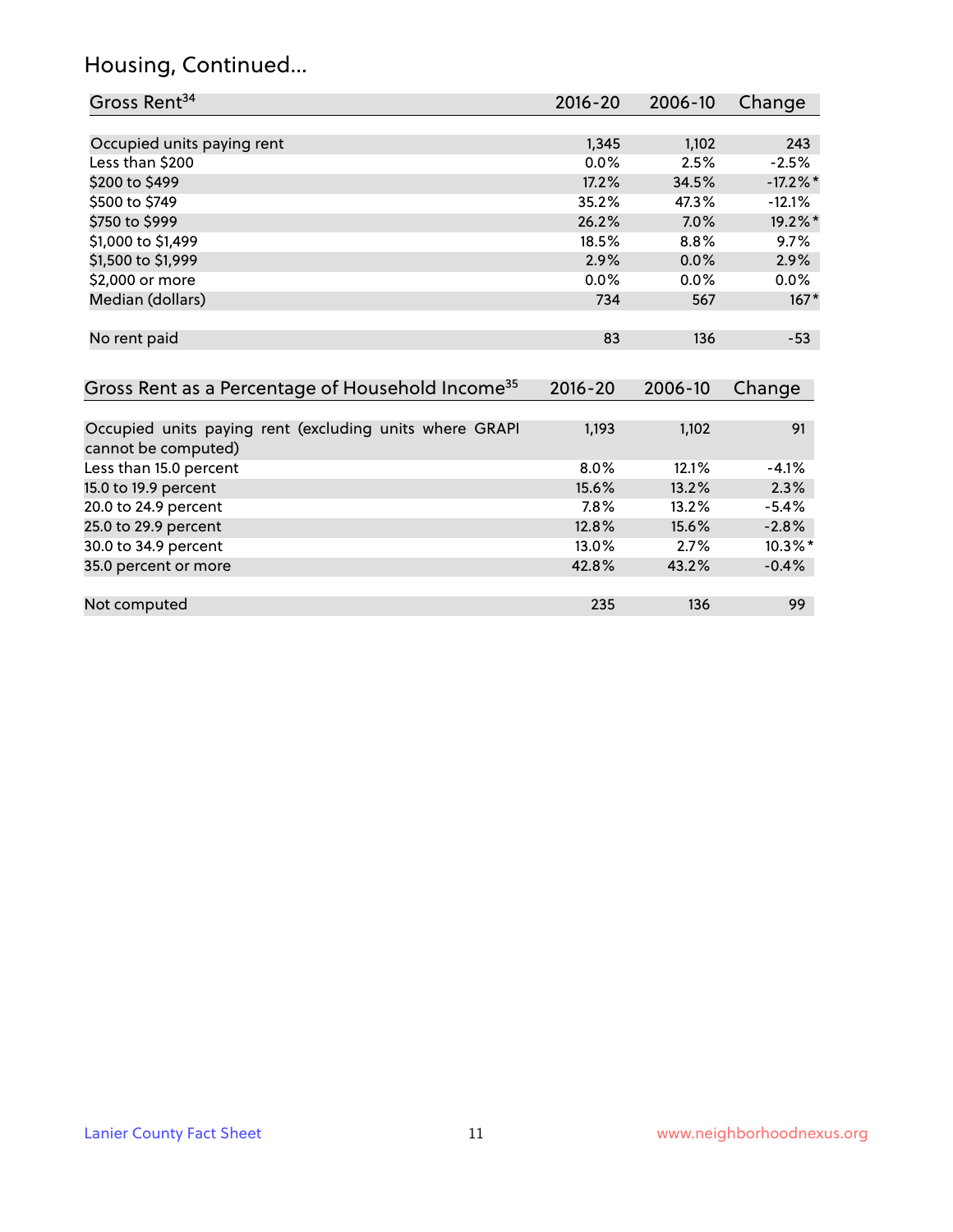# Community Involvement

| Voter Registration and Turnout <sup>36</sup> | 2020  |
|----------------------------------------------|-------|
|                                              |       |
| Active registered voters                     | 5,489 |
| Number voted in Presidential election        | 3.562 |
| Percent voted in Presidential election       | 64.9% |

## Transportation

| Commuting to Work <sup>37</sup>           | 2016-20     | 2006-10 | Change               |
|-------------------------------------------|-------------|---------|----------------------|
|                                           |             |         |                      |
| Workers 16 years and over                 | 3,951       | 3,810   | 141                  |
| Car, truck, or van - drove alone          | 77.4%       | 77.5%   | $-0.2%$              |
| Car, truck, or van - carpooled            | 8.2%        | 11.7%   | $-3.5%$              |
| Public transportation (excluding taxicab) | $0.0\%$     | $0.0\%$ | $0.0\%$              |
| Walked                                    | 4.8%        | 1.4%    | $3.4\%$ *            |
| Other means                               | 4.3%        | $7.8\%$ | $-3.6%$              |
| Worked at home                            | 5.4%        | 1.5%    | $3.9\%$ <sup>*</sup> |
|                                           |             |         |                      |
| Mean travel time to work (minutes)        | 23.5        | 23.2    | 0.3                  |
|                                           |             |         |                      |
| Vehicles Available <sup>38</sup>          | $2016 - 20$ | 2006-10 | Change               |
|                                           |             |         |                      |
| Occupied housing units                    | 3,825       | 3,308   | $517*$               |
| No vehicles available                     | 10.4%       | 6.1%    | $4.3\%$ *            |
| 1 vehicle available                       | 29.4%       | 28.8%   | 0.7%                 |
| 2 vehicles available                      | 32.8%       | 36.4%   | $-3.5%$              |
| 3 or more vehicles available              | 27.3%       | 28.7%   | $-1.4%$              |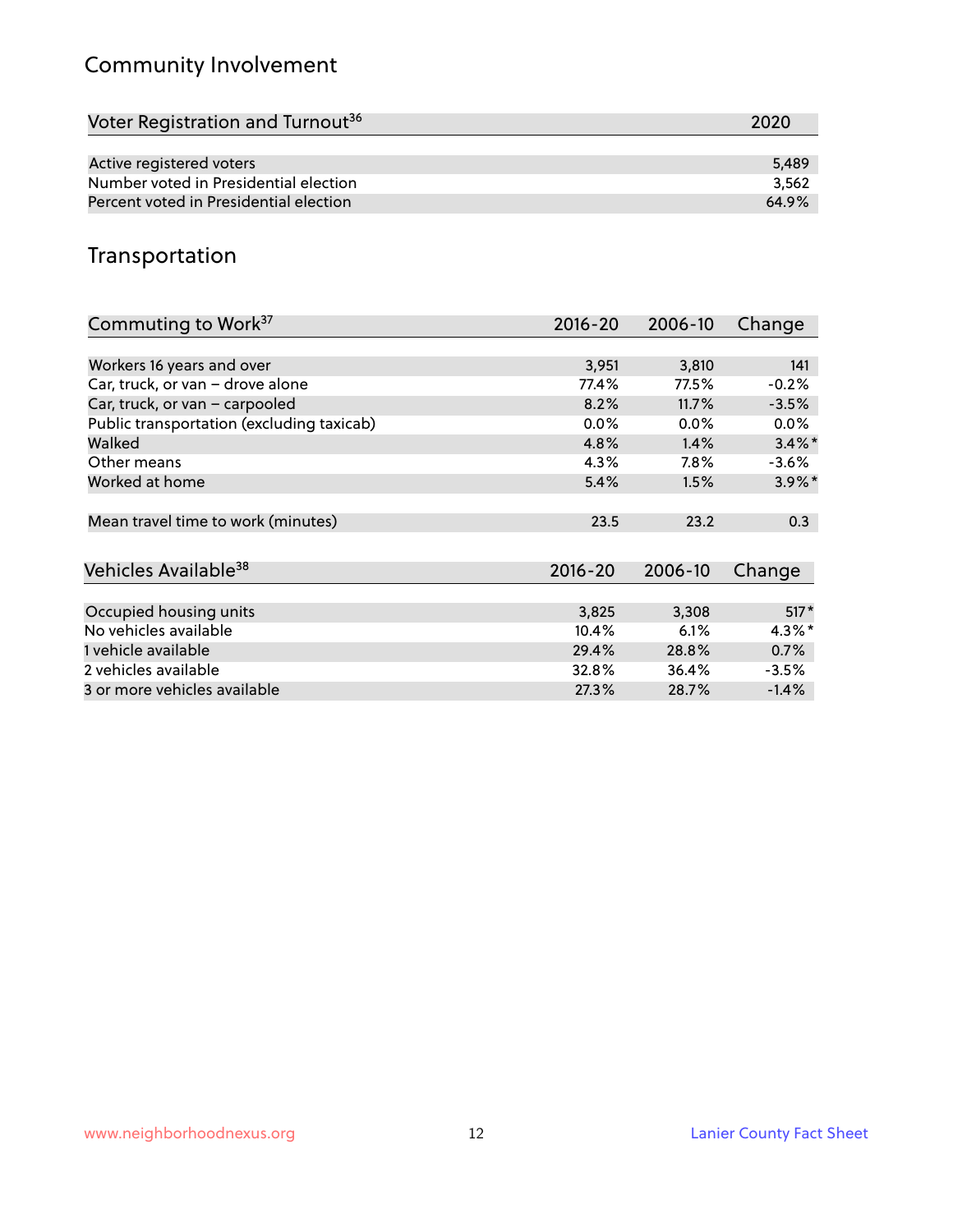#### Health

| Health Insurance coverage <sup>39</sup> | 2016-20 |
|-----------------------------------------|---------|
|-----------------------------------------|---------|

| Civilian Noninstitutionalized Population                | 9,859 |
|---------------------------------------------------------|-------|
| With health insurance coverage                          | 87.3% |
| With private health insurance coverage                  | 66.2% |
| With public health coverage                             | 36.4% |
| No health insurance coverage                            | 12.7% |
| Civilian Noninstitutionalized Population Under 19 years | 2,389 |
| No health insurance coverage                            | 4.4%  |
| Civilian Noninstitutionalized Population 19 to 64 years | 6,140 |
| In labor force:                                         | 3,910 |
| Employed:                                               | 3,749 |
| With health insurance coverage                          | 81.6% |
| With private health insurance coverage                  | 6.8%  |
| With public coverage                                    | 8.6%  |
| No health insurance coverage                            | 18.4% |
| Unemployed:                                             | 161   |
| With health insurance coverage                          | 32.3% |
| With private health insurance coverage                  | 6.8%  |
| With public coverage                                    | 25.5% |
| No health insurance coverage                            | 67.7% |
| Not in labor force:                                     | 2,230 |
| With health insurance coverage                          | 85.2% |
| With private health insurance coverage                  | 59.1% |
| With public coverage                                    | 48.0% |
| No health insurance coverage                            | 14.8% |

| <b>Health Factors</b>                                                                   | <b>Most Recent</b> |
|-----------------------------------------------------------------------------------------|--------------------|
|                                                                                         |                    |
| Premature Death (YPLL before age 75 per 100,000 population, age-adjusted) <sup>40</sup> | 9.690.9            |
| As a set of second leaves for planned and leader that the base $\sim 41$                |                    |

| Average number of Physically Unhealthy Days <sup>41</sup>        | 5.2   |
|------------------------------------------------------------------|-------|
| Average number of Mentally Unhealthy Days <sup>42</sup>          | 5.8   |
| Low Birthweight Births <sup>43</sup>                             | 9.7%  |
| Diabetes Prevalence <sup>44</sup>                                | 13.3% |
| HIV Prevalence (per 100,000 population) <sup>45</sup>            | 220.4 |
| Rate, Deduplicated ER Visits for Asthma, Ages 0-17 <sup>46</sup> | 545.7 |